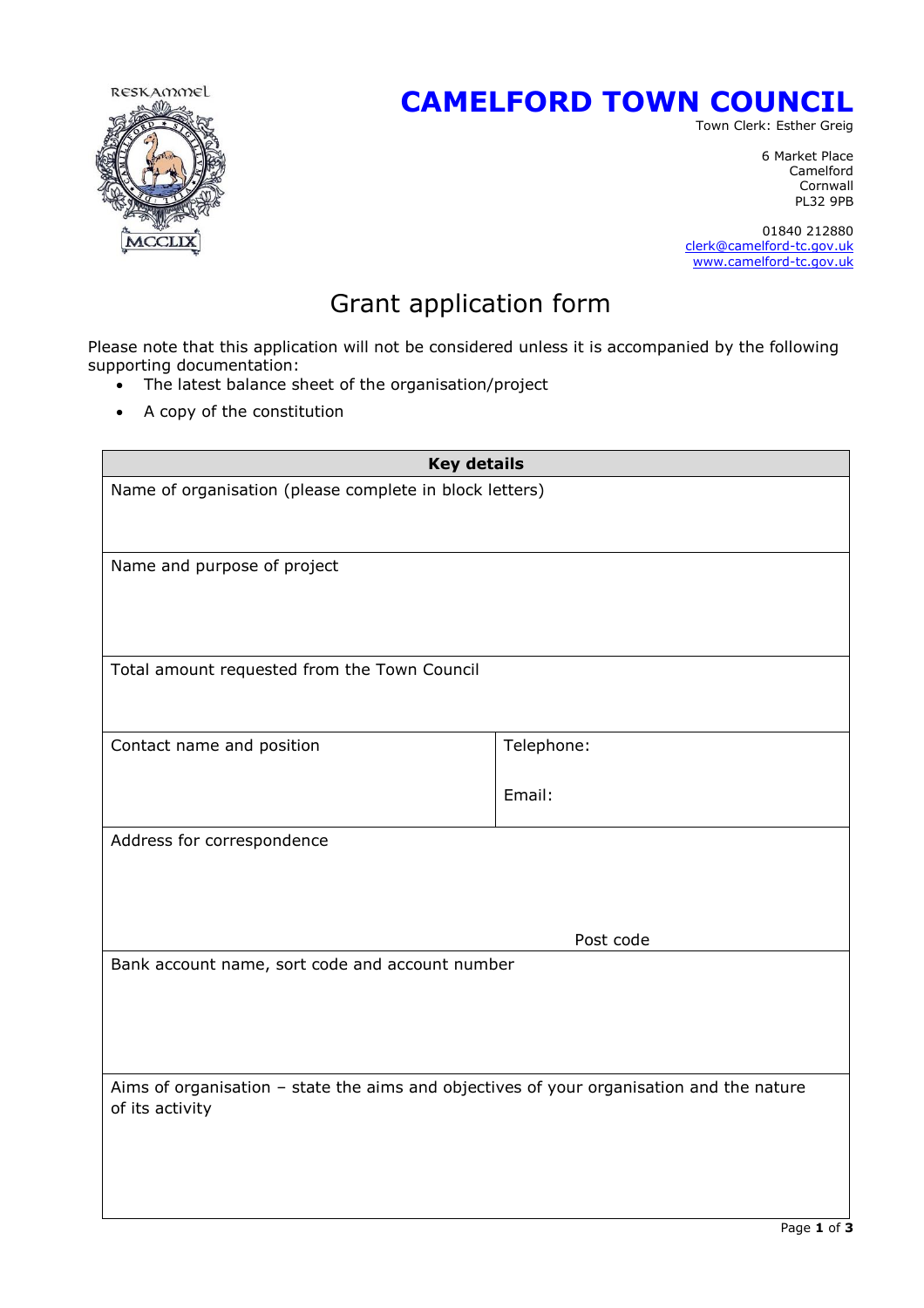| What is the status of your organisation or group? (please tick all those that apply) |        |
|--------------------------------------------------------------------------------------|--------|
| registered charity                                                                   | number |
| company limited by guarantee                                                         | number |
| social enterprise                                                                    |        |
| community group                                                                      |        |
| other                                                                                |        |
| Is your organisation part of, or affiliated to any national organisation?            |        |
| Yes or no                                                                            |        |
| If yes, please give brief details.                                                   |        |
|                                                                                      |        |
|                                                                                      |        |

## **Financial details**

Breakdown costs of individual items. Please indicate whether this is an actual cost (a) or an estimate (e).

| Item                                                                           |                | A or<br>E | Cost |  |
|--------------------------------------------------------------------------------|----------------|-----------|------|--|
|                                                                                |                |           |      |  |
|                                                                                |                |           |      |  |
|                                                                                |                |           |      |  |
|                                                                                |                |           |      |  |
|                                                                                |                |           |      |  |
|                                                                                |                |           |      |  |
| What is the total cost of your project?                                        |                |           |      |  |
| Amount requested from Camelford Town Council                                   |                |           |      |  |
| Have successful applications for grants been submitted to other organisations? |                |           |      |  |
| Yes / No                                                                       |                |           |      |  |
| (if yes, please supply the name of the funder and the amount)                  |                |           |      |  |
| Name of funder                                                                 | Amount granted |           |      |  |
|                                                                                |                |           |      |  |
|                                                                                |                |           |      |  |
|                                                                                |                |           |      |  |
|                                                                                |                |           |      |  |
| Total granted                                                                  |                |           |      |  |